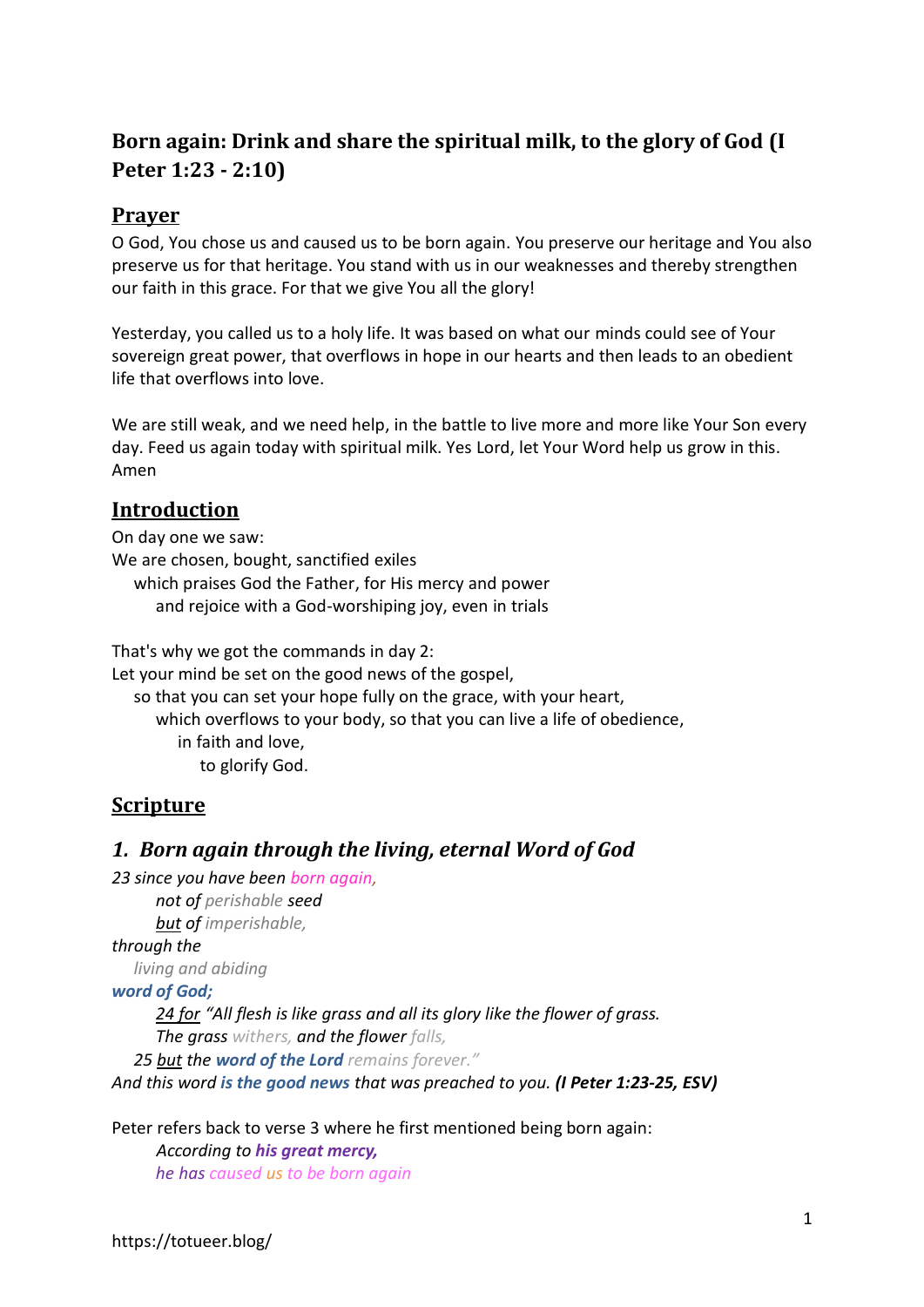*to a living hope through the resurrection of Jesus Christ from the dead,*

When we follow the indentation from the left, we read: *You have been born again…through the… word of God… the good news*

Here Peter explains that the Word of God caused us to be born again. He also specifies that he refers to the good news (the gospel). The message about Jesus Christ. In the same way we heard the gospel message about the resurrection of Jesus Christ, we are born again.

Our rebirth is not from perishable seeds, but from the Word that remains and is living and active. If we are born again from seed that will remain forever, we will also live forever. We are not like people who have not been born from imperishable seeds. They are born from perishable seeds and they are like the grass and flowers that wither and dies.

### *2. Grow in holiness through pure spiritual milk (Word)*

*23You have been born again…through the… word of God…25 the good news 1So put away all malice* 

*and all deceit and hypocrisy and envy and all slander. 2 Like new born infants, long for the pure spiritual milk, that by it you may grow up into salvation— 3 if indeed you have tasted that the Lord is* **good. (I Peter 2:1-3)**

Remember that the Bible was divided into chapters later on. Chapter 2 continues, without interrution, after chapter one. So we should read

*23You have been born again…through the… word of God…25 the good news 1So put away all malice… long for the pure spiritual milk, 3 if indeed you have tasted that the Lord is good. (I Peter 2:1-3)*

Just like babies long for milk, in the same way we need to long for pure spiritual milk: for the Word of God. And what we taste in God's Word is that the Lord is good!

The **that** then gives us the reason: We cannot get stuck at being born again, we need to grow. Grow in holiness through drinking pure spiritual milk. The more we taste of God's goodness, the taste of bad things, corruption and jealousy becomes bitter. *Like the psalmist says: How sweet are your words to my taste, sweeter than honey to my mouth! (Ps 119:103)*

## *3. Become a living stone in the spiritual house through coming to the Corner Stone.*

*4 As you come to him, a living stone rejected by men but in the sight of God chosen and precious, 5 you yourselves like living stones are being built up as a spiritual house, to be a holy priesthood, to offer spiritual sacrifices*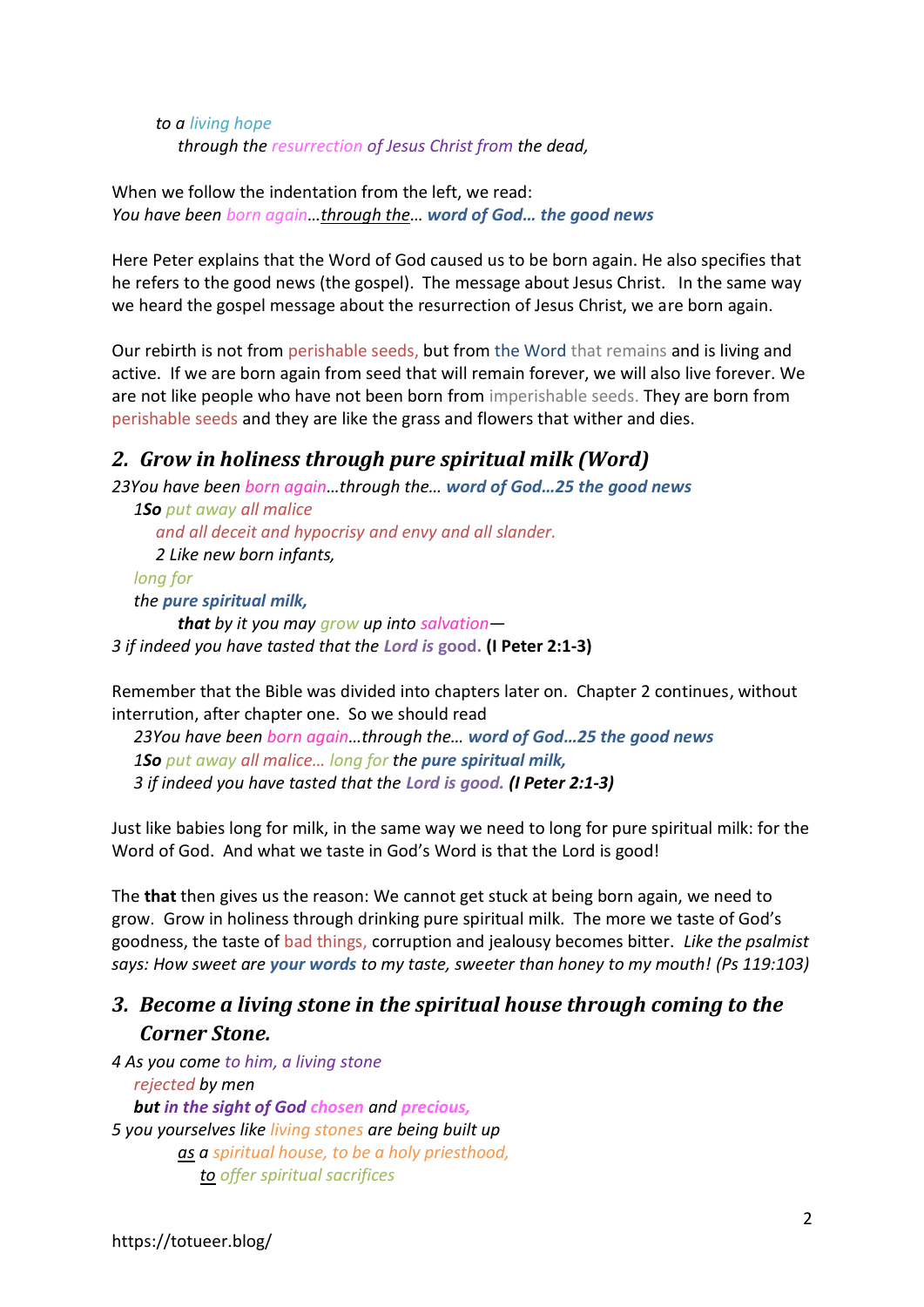#### *acceptable to God through Jesus Christ. 6 For it stands in Scripture:… (I Peter 2:4-6, ESV)*

It seems unexpected at first glance. Peter discussed the impact of the Word on us from chapter 1 verse 23 and all of a sudden, he speaks about a stone. But in verse 6 he returns to the Word and quotes quite a few scriptures that he tasted and wants to share with us to show us the stone is a living stone, a corner stone, Jesus Christ. Let us first look at it, and then return to verses 4 and 5:

#### *6 For it stands in Scripture:*

*"Behold, I am laying in Zion a stone, a cornerstone chosen and precious, and whoever believes in him will not be put to shame." (Rom 9:33, 10:11) 7 So the honor is for you who believe, but for those who do not believe, "The stone that the builders rejected has become the cornerstone," (Ps118:22) 8 and "A stone of stumbling, and a rock of offense." (Isaiah 8:14) They stumble because they disobey the word, as they were destined to do. (I Peter 2:6-8, ESV)*

Peter begins with a quote from Romans that shows that Jesus Christ is the cornerstone. The one who is precious to God and the one who was chosen to do His redemptive work. If we see Jesus Christ as precious and believe in Him, we will not be ashamed. All of God's promises we've seen so far will come true.

Then he quotes parts all over the Bible that have already prophesied about the Stone. We are not going to dwell on this rich passage today. We can make one whole video about this living Stone! Feel free to read those verses. In the bigger picture of the chapter, Peter wants to show you that if you discover Jesus Christ in the Word and that one of two things happens. Either you fall over that stone or He is precious to you.

In both cases it originates in God. Those who build are born again (1:23) those who fall were destined for it (2:8).

But let us, as rejected exiles, return to verse 4 with the knowledge that he speaks of Jesus Christ. The consolation is He was also a rejected stone, but honoured by God. He is precious to Him. Verse 7 also showed us now, that Jesus Christ should be precious to us.

When we are born again and filled with the spiritual milk, we are given the command:

*4 As you come to him, a living stone … 5 you yourselves like living stones are being built up*

So, he is continuing the discussion of the spiritual growth. Where should we build up to, where should we grow to?

*as a spiritual house, to be a holy priesthood,*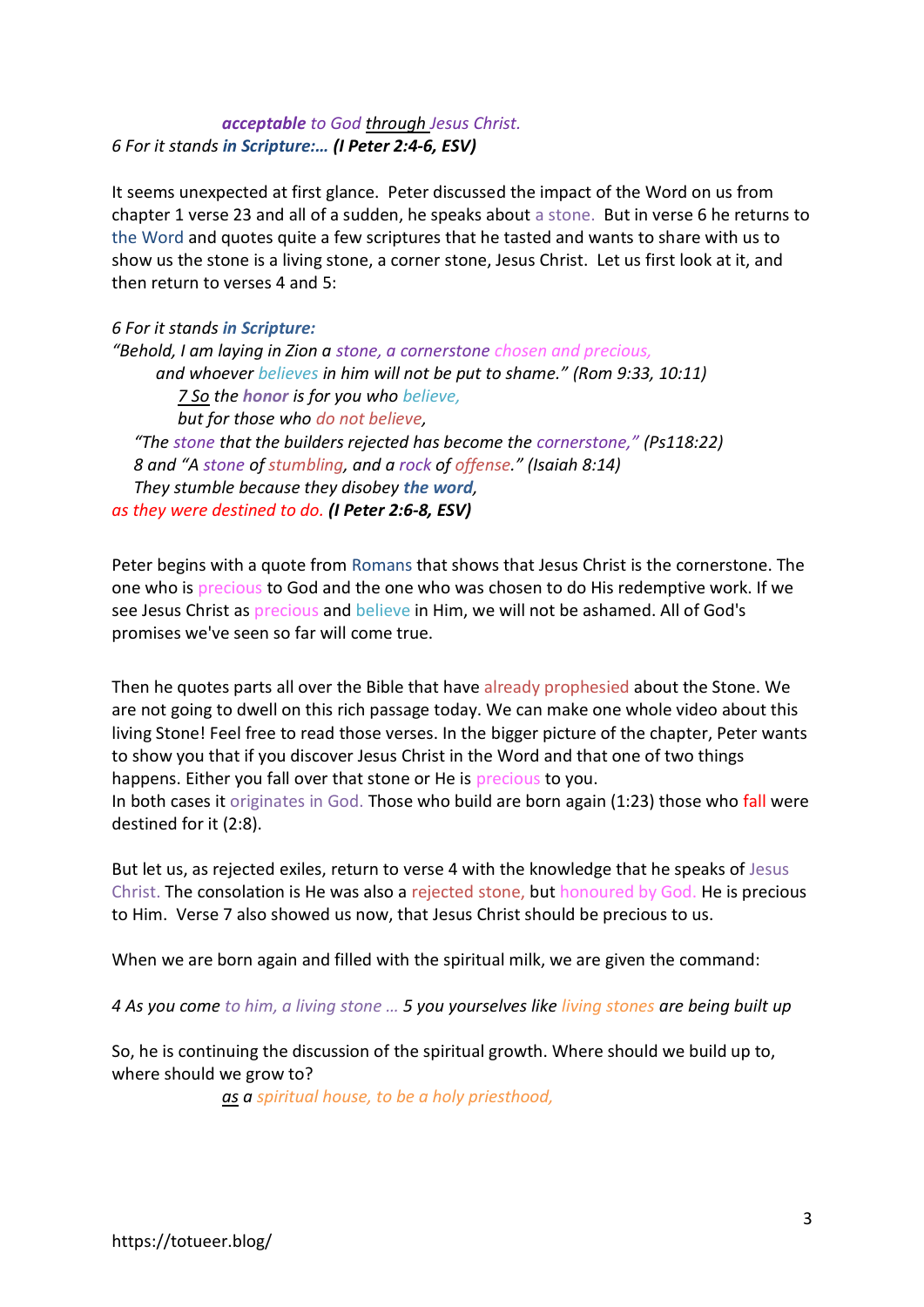We have already seen in chapter 1 verse 2 that we are set apart by the Spirit to be holy. So, when we drink the spiritual milk and so come to Jesus Christ, the living stone, the Spirit fills us and makes us living stones.

What, then, should the spiritual house do? *to offer spiritual sacrifices* 

In the spiritual house our holy life now has value: We perform a priestly service and sacrifice ourselves and all this to the glory of God through Jesus Christ. That's why it ends with: *acceptable to God through Jesus Christ.* 

### *4. Proclaim God's excellencies*

*those who do not believe… stumble…as they were destined to do 9 But you are "a chosen race", (Is 43:20, Rom 9:33) "a royal priesthood", (Ex 19:6, 23:22, Is 61:6) "a holy nation", (Ex 19:6, 23:33) "a people for his own possession", (Ex 19:5, 23:22, Deut 4:20, Is 43:22) that you may proclaim the excellencies of him who called you out of darkness into his marvellous light. 10 Once you were not a people, but now you are God's people; once you had not received mercy, but now you have received mercy.*

At the end of verse 8 Peter described the destiny of the unbeliever: *those who do not believe… stumble because they disobey the word, as they were destined to do*

Then he gives us the opposite as comfort: "*but you are"*  "You", referring to the exiles, the believers, me and you. Note that he is speaking here in the present tense: ARE

Peter is so full of spiritual milk that verses 6 to 9 are made up of a whole bunch of quotes from Scripture that show what we already are. And what we are comes from Him.

But let's first look back at what we were. In verse 10 we see that we were not a people (a nation) and we were without mercy, so we were also destined to stumble...

What changed for us that Peter can now say "*but you are"* ?

**God** has called us… *out of darkness to his wonderful light —*

The results are two life changing *"buts": But now [we have] received mercy But now [we are] God's people*

https://totueer.blog/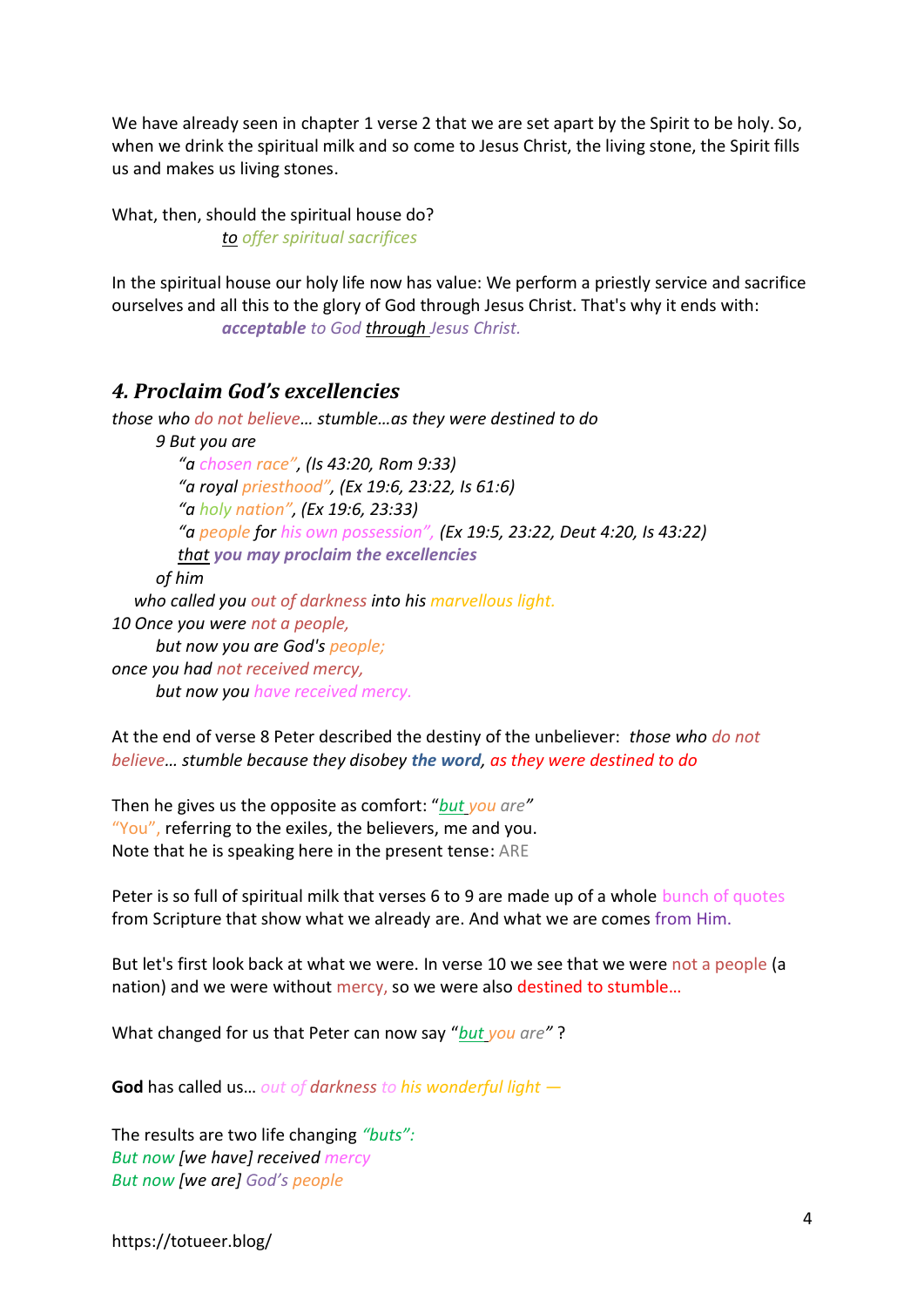**From** verse 23, he was busy telling us that, in the Word, we will taste the goodness of God and by drinking this spiritual milk, we grow into living stones. Yesterday, he also showed us that, that knowledge, fills us with hope and changes our lives. Now we see how practical it is in Peter's life. He rejoices in this wonderful light, this honey of the Word, with a whole bunch of quotes from Scripture:

*9 But you are*

*"a chosen race", (Isaiah 43:20, Rom 9:33) "a royal priesthood", (Exodus 19:6, 23:22, Isaiah 61:6) "a holy nation", (Exodus 19:6, 23:33) "a people for his own possession", (Exodus 19:5, 23:22, Deuteronomy 4:20, Isaiah 43:22) that you may proclaim the excellencies of him*

He chose us, made us royal, holy, and His property. How can we not praise and glorify Him?

To be holy means to be set apart. We are not only set apart from something, but set aside for something: God's grace fills our hearts and causes us to overflow to proclaim God's excellencies, His saving work, his goodness to us. This is the conclusion of Peter's argument and quotations from the Word.

**Taste** the goodness with Peter from that passage in Isaiah that he praises and go tell it to others around you:

*1Behold my servant, whom I uphold, my chosen, in whom my soul delights, I have put my Spirit upon him; he will bring forth justice to the nations. 2 He will not cry aloud or lift up his voice, or make it heard in the street; 3 a bruised reed he will not break, and a faintly burning wick he will not quench; he will faithfully bring forth justice. 4 He will not grow faint or be discouraged till he has established justice in the earth; and the coastlands wait for his law.* 

*8 I am the Lord; that is my name; my glory I give to no other, nor my praise to carved idols. 9 Behold, the former things have come to pass, and new things I now declare; before they spring forth I tell you of them." 10 Sing to the Lord a new song, his praise from the end of the earth, you who go down to the sea, and all that fills it, the coastlands and their inhabitants. 11 Let the desert and its cities lift up their voice, the villages that Kedar inhabits; let the habitants of Sela sing for joy, let them shout from the top of the mountains. 12 Let them give glory to the Lord, and declare his praise in the coastlands. (Isaiah 42:1-12)*

### *4. Conclusion*

We have discussed four points today:

- 1. You are born again through the gospel
- 2. You have tasted goodness: Lay down what is bad and long for spiritual milk
- 3. Come to the living rock (Jesus Christ)
- 4. He called us, in His mercy and made us His people